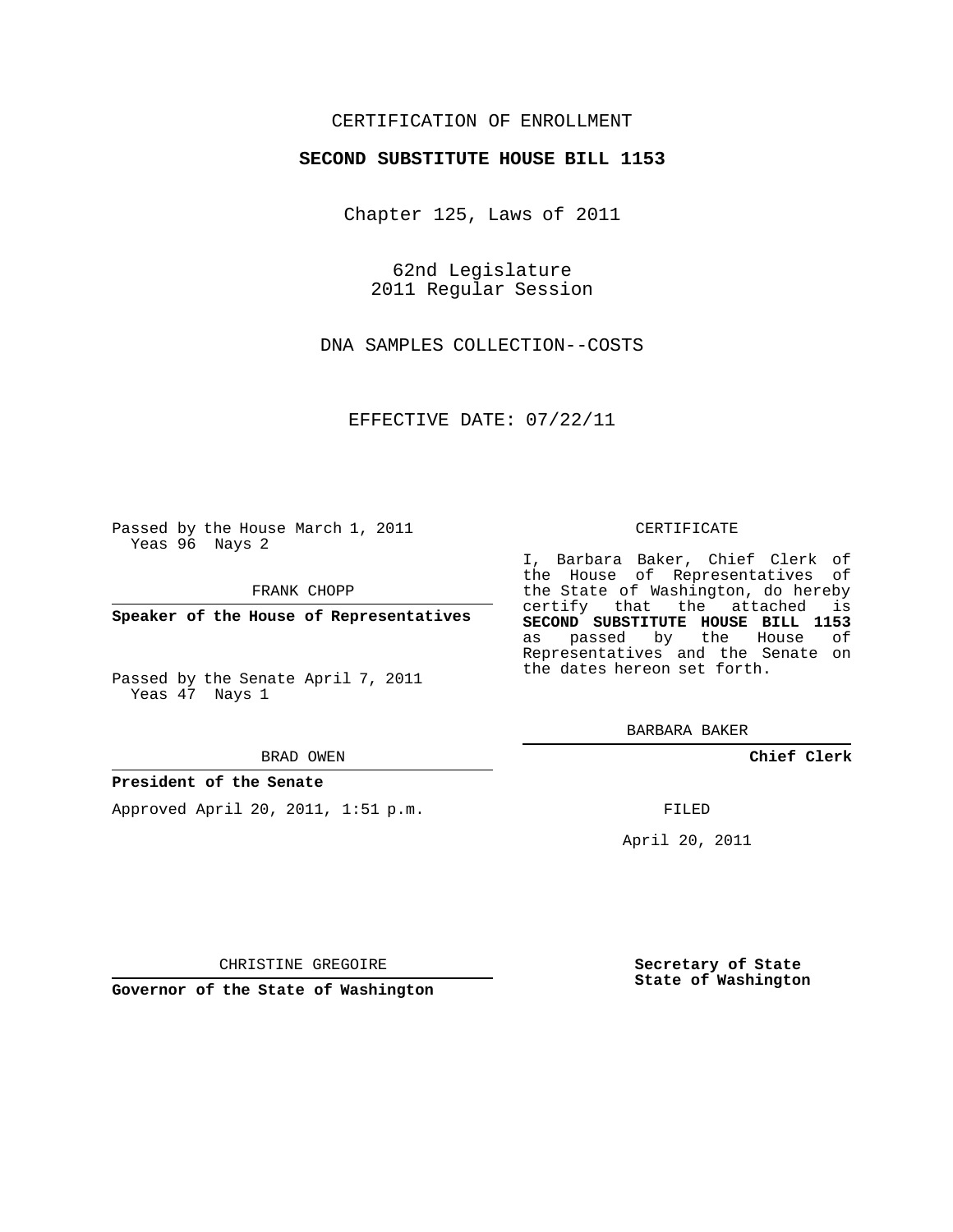# **SECOND SUBSTITUTE HOUSE BILL 1153** \_\_\_\_\_\_\_\_\_\_\_\_\_\_\_\_\_\_\_\_\_\_\_\_\_\_\_\_\_\_\_\_\_\_\_\_\_\_\_\_\_\_\_\_\_

\_\_\_\_\_\_\_\_\_\_\_\_\_\_\_\_\_\_\_\_\_\_\_\_\_\_\_\_\_\_\_\_\_\_\_\_\_\_\_\_\_\_\_\_\_

Passed Legislature - 2011 Regular Session

## **State of Washington 62nd Legislature 2011 Regular Session**

**By** House General Government Appropriations & Oversight (originally sponsored by Representatives Ladenburg, Walsh, Hurst, Goodman, Kagi, Rodne, and Jinkins)

READ FIRST TIME 02/17/11.

 1 AN ACT Relating to costs for the collection of DNA samples; and 2 amending RCW 43.43.7541.

3 BE IT ENACTED BY THE LEGISLATURE OF THE STATE OF WASHINGTON:

 4 **Sec. 1.** RCW 43.43.7541 and 2008 c 97 s 3 are each amended to read 5 as follows:

6 Every sentence imposed ((<del>under-chapter 9.94A RCW</del>)) for a crime 7 specified in RCW 43.43.754 must include a fee of one hundred dollars. 8 The fee is a court-ordered legal financial obligation as defined in RCW 9 9.94A.030( $(\tau)$ ) and other applicable law. For a sentence imposed under 10 chapter 9.94A RCW, the fee is payable by the offender after payment of 11 all other legal financial obligations included in the sentence has been 12 completed. For all other sentences, the fee is payable by the offender 13 in the same manner as other assessments imposed. The clerk of the 14 court shall transmit eighty percent of the fee collected to the state 15 treasurer for deposit in the state DNA database account created under 16 RCW 43.43.7532, and shall transmit twenty percent of the fee collected 17 to the agency responsible for collection of a biological sample from